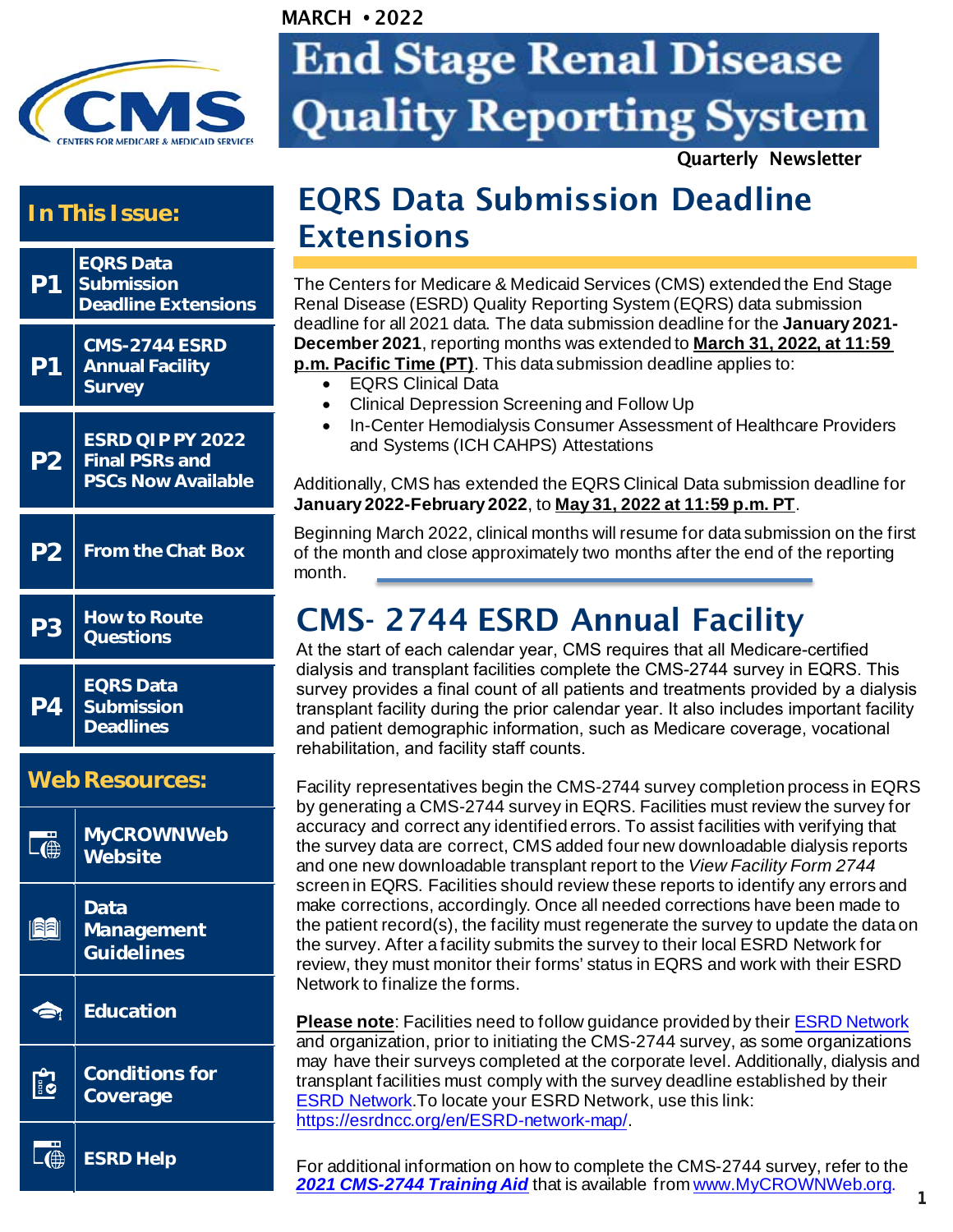## ESRD QIP Final PY 2022 PSRs & PSCs Now Available

As of February 18, 2022, Payment Year (PY) 2022 ESRD Quality Incentive Program (ESRD QIP) Final Performance Score Reports (PSRs) and Performance Score Certificates (PSCs) became available via the ESRD QIP user interface (UI) i[n EQRS.](https://eqrs.cms.gov/globalapp/) As a reminder, the PSCs should be posted in English and Spanish **no later than Friday, March 11, 2022 (15 days from their release date)**. PY 2022 PSCs must remain posted through December 31, 2022.

#### **English Version Spanish Version** ARTAMENTO DE SALUD Y SERVICIOS HUMANOS DE EE.<br>CENTROS PARA SERVICIOS DE MEDICARE Y MEDICAID **U.S. DEPARTMENT OF HEALTH & HUMAN SERVICES** & CCMS 4. CMS Programa de Incentivo a la Calidad para la Enformedad<br>Renal en Etapa Terminal<br>Certificado de Desempeño del Centro de Diálisis 2022 End-Stage Renal Disease Quality Incentive Progress 2022 Certificate of Dialysis Facility Performanc  $N/D$ N/A

**Per the calendar year (CY) 2022 ESRD Prospective Payment System (PPS) final rule, all PY 2022 PSCs will display "N/A" or "Not Applicable" in place of a Total Performance Score (TPS).** For additional details, please refer to the CY 2022 ESRD PPS final rule, available on the *[Federal Register](https://www.federalregister.gov/documents/2021/11/08/2021-23907/medicare-program-end-stage-renal-disease-prospective-payment-system-payment-for-renal-dialysis)*.

The final PSR and PSC can be accessed via EQRS using the ESRD QIP UI for up to two years after the current PY. For instructions on how to access the ESRD QIP UI, refer to the *[PY 2022 ESRD QIP UI Quick Start Guide.](https://qualitynet.cms.gov/esrd/esrdqip/resources#tab2)* For additional information about the PSR, refer to the *[Guide to PY 2022 ESRD QIP PSR](https://qualitynet.cms.gov/esrd/esrdqip/resources#tab2)* document.

For technical issues with accessing reports in the ESRD QIP UI, please contact the QualityNet Service Center Monday-Friday 8 a.m.-8 p.m. Eastern Time (ET) via phone at: (866) 288-8912 or via email at: [qnetsupport](mailto:qnetsupport-esrd@hcqis.org)[esrd@hcqis.org.](mailto:qnetsupport-esrd@hcqis.org)

### From the Chat Box

**Question:** How can I verify my CMS-2744 survey data, so that I can make any necessary corrections, if needed?

#### [From](https://cmsqualitysupport.servicenowservices.com/qnet_qa) the Chat Box!

**Answer:** EQRS contains various reports that will assist with verifying your survey data. These reports are available on the *View Facility Form 2744* screen and are indicated by a down arrow in the blue sections within the survey, as displayed in the example screenshot below. To view and download a survey report, click on the report link(s) in the blue sections on the *View Facility Form 2744* screen. After reviewing the reports and identifying any errors, make any needed corrections in the patient record(s). Once corrections are made in the patient record(s), be sure to regenerate the CMS-2744 survey to update the auto-populated data and re-download the reports for review with the updated data.

| <b>View Facility Form 2744</b>                       |                      |                      |                                                  |  |  |
|------------------------------------------------------|----------------------|----------------------|--------------------------------------------------|--|--|
| Form 2744 ID: 3100000203 Facility CCN:               | <b>Facility Name</b> | <b>Facility NPI:</b> | Network: 9 Survey Year: 2021<br>$\triangle$ Edit |  |  |
| <b>Dialysis Patients</b>                             |                      |                      |                                                  |  |  |
| Patients Receiving Care Beginning of Survey Period @ |                      |                      |                                                  |  |  |
| $(01)$ Incenter: 16                                  | (02) Home: 3         |                      | (03) Total Fields 01 thru 02: 19                 |  |  |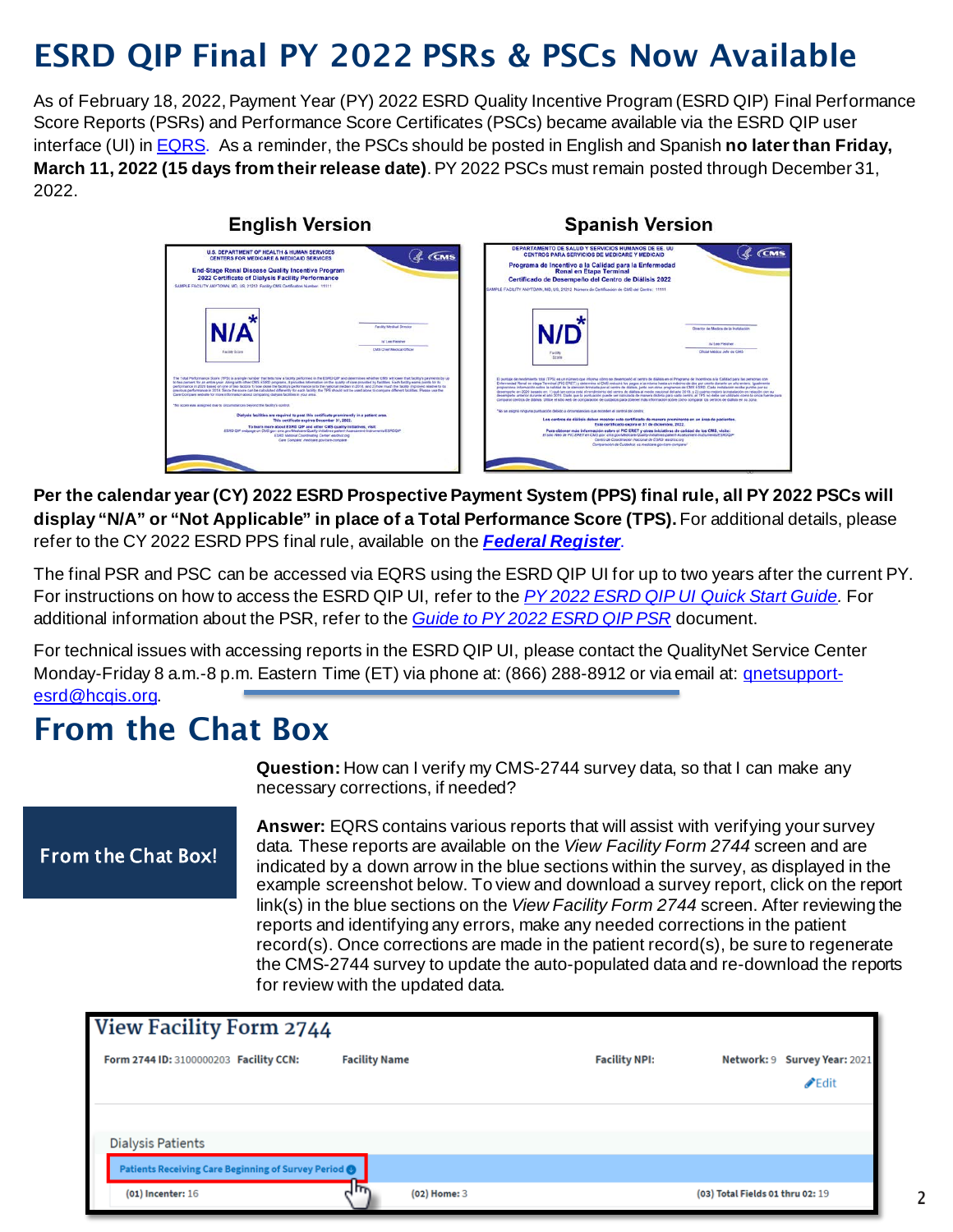# How to Route Questions

**The table below contains contact information organized by question type:** 

| <b>Question or Issue Type</b>         |                                                                                                                                                                                  | <b>Contact Information</b>                                                                 |
|---------------------------------------|----------------------------------------------------------------------------------------------------------------------------------------------------------------------------------|--------------------------------------------------------------------------------------------|
| <b>EQRS &amp; ESRD QIP Questions:</b> |                                                                                                                                                                                  | <b>QualityNet Q&amp;A Tool:</b>                                                            |
| $\bullet$                             | <b>General ESRD QIP questions</b>                                                                                                                                                | https://cmsqualitysupport.servicenowse<br>rvices.com/gnet ga                               |
| $\bullet$                             | General EQRS data entry questions                                                                                                                                                |                                                                                            |
| $\bullet$                             | CMS reporting requirement questions                                                                                                                                              |                                                                                            |
|                                       | <b>EQRS System-related Questions or Issues:</b>                                                                                                                                  | <b>QualityNet Service Center Contact</b><br>Information:                                   |
| $\bullet$                             | Healthcare Quality Information System (HCQIS) Access Roles<br>and Profile (HARP)/EQRS account lockout                                                                            | Hours of operation are Monday through<br>Friday 8 a.m.-8p.m. ET and can be<br>reached via: |
| $\bullet$                             | EQRS reporting errors and/or system issues (i.e., making<br>modifications on a submitted CMS-2728 or CMS-2746 form,<br>multiple Patient IDs, batching errors, etc.)              | Phone: (866) 288-8912<br>Email: <i>gnetsupport-esrd@hcgis.org</i>                          |
|                                       | Other technical issues with EQRS not working properly                                                                                                                            |                                                                                            |
| <b>ESRD Network Assistance with:</b>  |                                                                                                                                                                                  | <b>ESRD Network Contact Information:</b>                                                   |
| $\bullet$                             | Editing the View Patient Demographics screen in EQRS to<br>complete a missing or saved CMS-2728 form when the facility<br>no longer has access to edit this screen               | https://esrdncc.org/en/ESRD-network-<br>map/                                               |
| $\bullet$                             | Adding a date of death and/or primary death code to the View<br>Patient Demographics screen in EQRS for patients who have<br>been discharged from your facility for over 90 days |                                                                                            |
| $\bullet$                             | Resolving possible duplicate or near match patients in EQRS                                                                                                                      |                                                                                            |
| $\bullet$                             | <b>Quality Improvement Activities (QIAs)</b>                                                                                                                                     |                                                                                            |
|                                       | Patient grievances and/or facility concerns                                                                                                                                      |                                                                                            |

**Note: To access EQRS training and/or educational materials visit the** *Education* **[page](https://mycrownweb.org/education/) from [MyCROWNWeb.org.](https://mycrownweb.org/)**